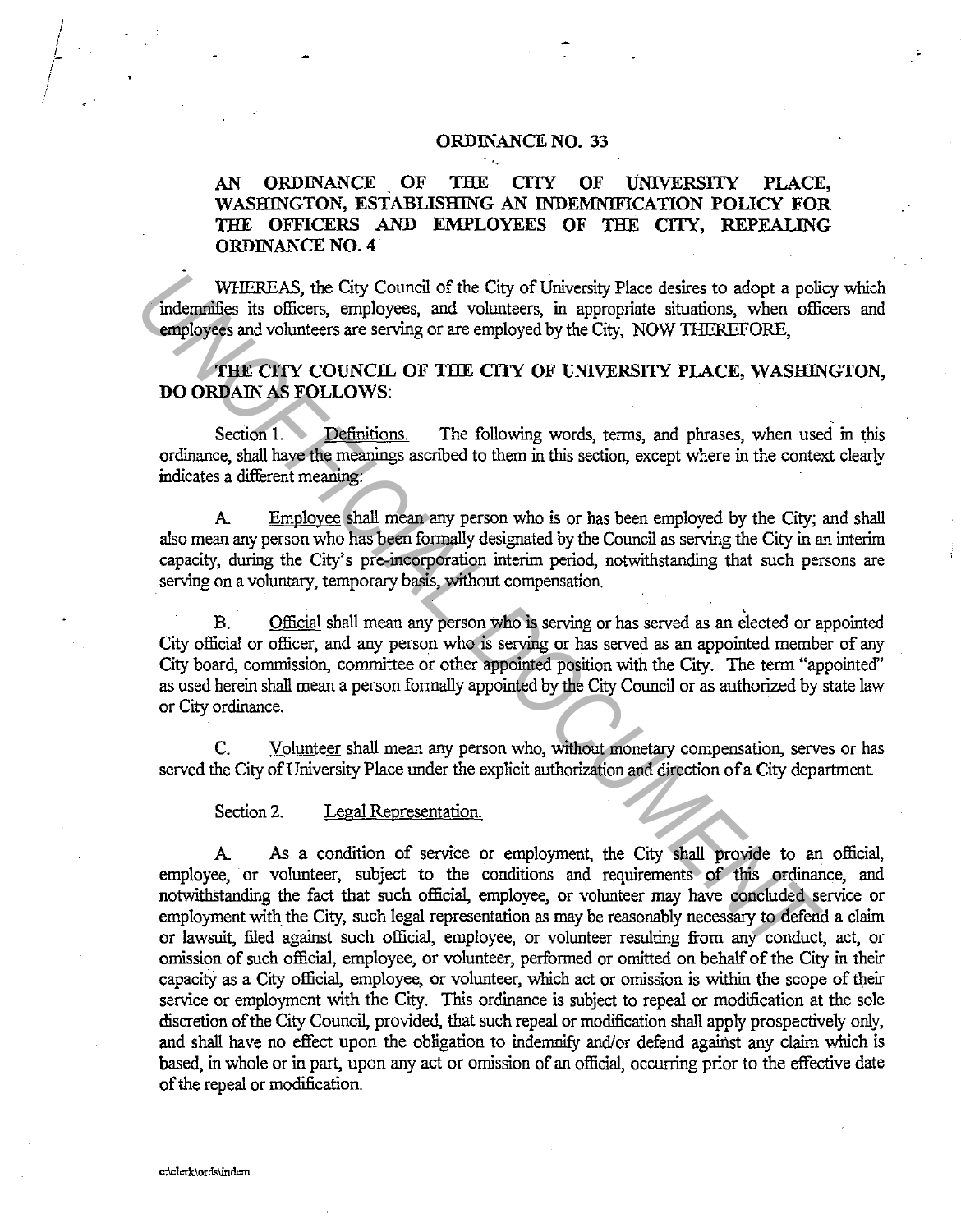- B. The legal services shall be provided by the office of the City Attorney unless:
	- (1) Any provision of an applicable policy of insurance provides otherwise; or
	- (2) A conflict of interest or ethical bar exists with respect to such representation.

C. In the event that outside counsel is retained under subsection (b) (2) of this section, the City shall indemnify the employee from the reasonable costs of defense, provided that in no event shall the officer or employee be indemnified for attorney's fees in excess of the hourly rates established by the City's contract with the attorney selected by the City. The officer or employee shall be liable for all hourly charges in excess of such rate.

Section 3. Exclusions.

A In no event shall protection be offered under this ordinance by the City to:

- (1) Any dishonest, fraudulent, criminal, willful, intentional or malicious act or course of conduct of an official, employee, or volunteer;
- (2) Any act or course of conduct of an official, employee, or volunteer which is not performed on behalf of the City;
- (3) Any act or course of conduct which is outside the scope of an official's employee's, or volunteer's service or employment with the City; or
- (4) Any lawsuit brought against an official, employee, or volunteer, by or on behalf of the City.

B. Nothing in this section shall be construed to waive or impair the right of the City Council to institute suit or counterclaim against any official, employee, or volunteer, nor to limit its ability to discipline or terminate an employee.

C. The provisions of this ordinance shall have no force or effect with respect to any accident, occurrence or circumstance for which the City or the official, employee, or volunteer, is insured against loss or damages under the terms of any valid insurance policy, provided that this ordinance shall provide protection, subject to its terms and limitations, above any loss limit of such policy. The provisions of this ordinance are intended to be secondary to any contract or policy of insurance owned or applicable to any official, employee, or volunteer. The City shall have the right to require an employee to utilize any such policy protection prior to requesting the protection afforded by this ordinance. City shall indemnify the employee from the reasonable costs of defense, provided that in no every<br>**the office of remployee brom the reasonable costs of defense, provided that in no every<br>the office or employee brom the rea** 

Section 4. Determination of Exclusion. The determination of whether an official, employee, or volunteer, shall be afforded a defense by the City under the terms of this ordinance shall be made by the City Council on the recommendation of the City Manager. The decision of the City Council shall be final as a legislative determination and shall be based upon a finding that the claim or suit against an official, employee, or volunteer, meets or does not meet the criteria of this ordinance. Nothing in this section shall preclude the City from undertaking an officer or employee's defense under a reservation of rights. The determination as to whether to furnish a defense as provided under this ordinance to a member or members of the City Council shall be made without the vote of such member of the City Council unless the inclusion of such member or members is required for quorum. Provided,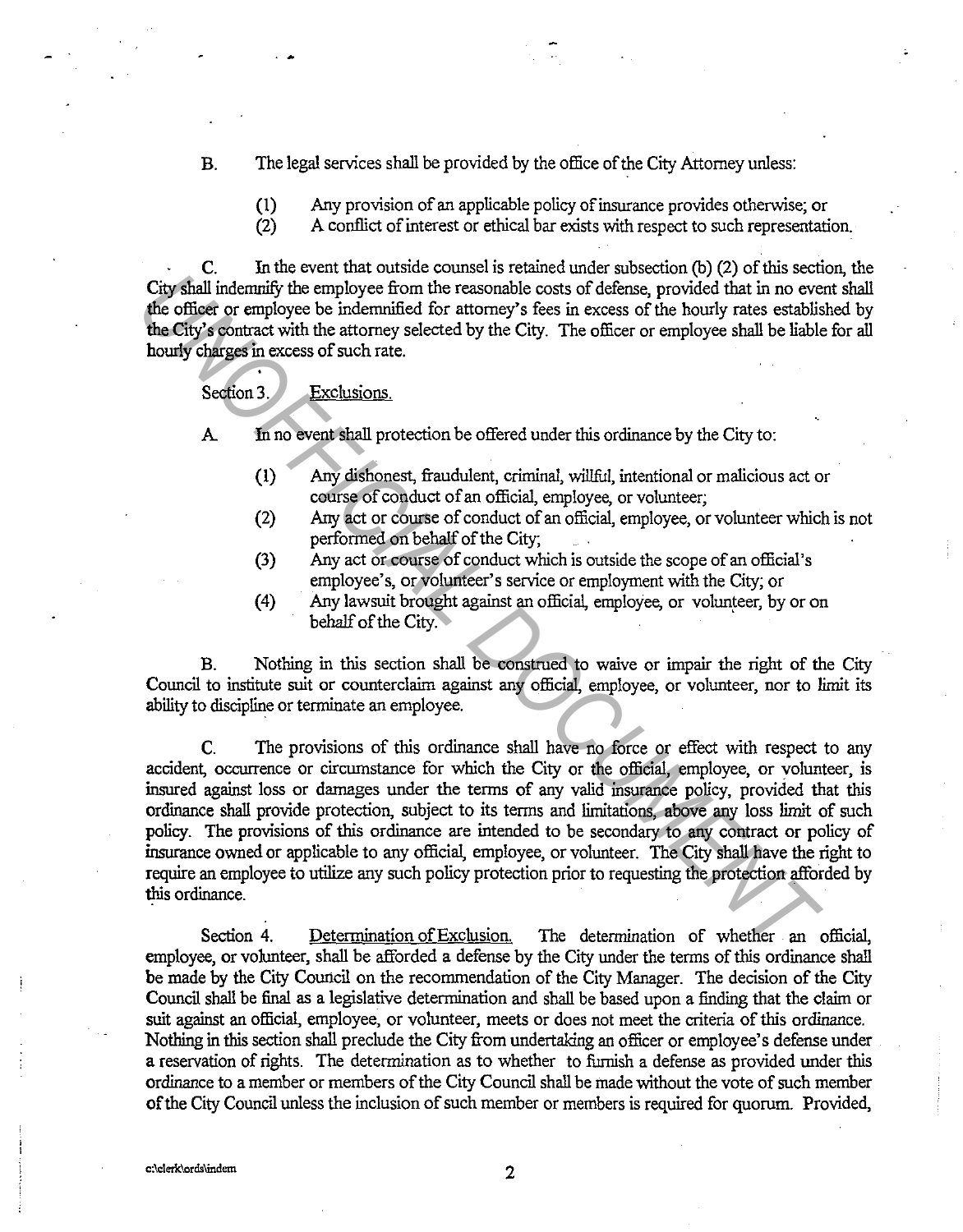that if a claim or lawsuit affects a quorum or greater number of the members of the City Council, all such affected members shall retain their voting privileges under this section.

Section 5. Representation and Payment of Claims, Conditions. The provisions of this ordinance shall apply only when the following conditions are met:

In the event of any incident or course of conduct potentially giving rise to a claim for damage, or the commencement of a suit, the official, employee, or volunteer involved shall, as soon as practicable, give the City Attorney written notice thereof; identifying the official, employee or volunteer involved, all infonnation known to the official, employee, or volunteer involved, all infonnation known to the official, employee, or volunteer with respect to the date, time, place and circumstances surrounding the incident or conduct giving rise to the claim or lawsuit, as well as the names and addresses of all persons allegedly injured or otherwise damaged thereby, and the names and addresses of all witnesses. ·

B. Upon receipt thereof, the official, employee, or volunteer shall forthwith deliver any claim, demand, notice or summons or other such process relating to any such incident or conduct to the City Attorney, and shall cooperate with the City Attorney or an attorney designated by the City Attorney, and upon request, assist in making settlement of any suit and enforcing any claim for any right of subrogation against any persons or organizations that may be liable to the City because of any damage or claim of loss arising from such incident or course of conduct, including, but not limited to, rights of recovery for costs and attorneys' fees arising out of state or federal statute upon a determination that the suit brought is frivolous in nature. amage, or the commencement of a suit, the official, employee, or volumeter involved shall, as sooned<br>head give the City Attomy withen notice thereof identifying the official employee or the official properties<br>and whele al

C. Such official or employee shall attend interviews, depositions, hearings, and trials and shall assist in securing and giving evidence and obtaining attendance of witnesses all without any additional compensation to the official, employee, or volunteer, and, if an employee has left the employ of the City, no fee or compensation shall be provided.

D. Such official, employee, or volunteer shall not accept nor voluntarily make any payment, assume any obligation, or incur any expense relating to such claim or suit; other than for first aid to others at the time of any incident or course of conduct giving rise to any such claim, loss or damage.

Section 6. Effect of Compliance With Conditions. If legal representation of an official, employee, or volunteer is undertaken by the City Attorney, all of the conditions of representation are met, and a judgment is entered against the official, employee, or volunteer, or a settlement made, the City shall pay such judgment or settlement not otherwise covered by insurance, provided that the City may, at its discretion, appeal as necessary such judgment

Section 7. Failure to Comply With Conditions. If any official, employee, or volunteer fails or refuses to comply with any of the conditions of Section 5 of this ordinance, or elects to provide his or her own representation with respect to any such claim or litigation, all of the provisions for indemnification in this ordinance shall be inapplicable, and have no force or effect with respect to any such claim or litigation.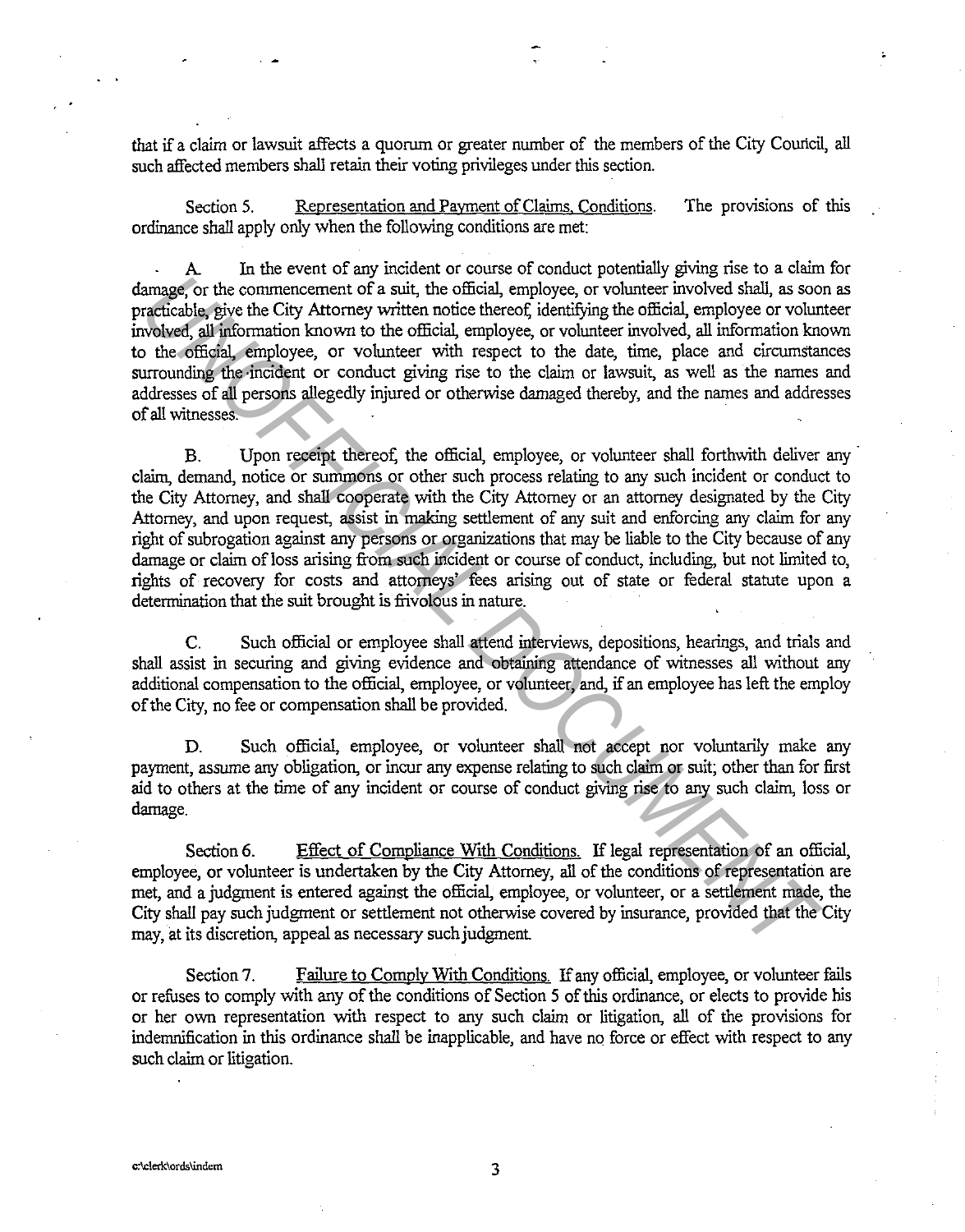## Section 8. Reimbursement of Incurred Expenses.

A If the City determines that an official, employee, or volunteer does not come within the provisions of this ordinance, and a court of competent jurisdiction later determines that such claim does come within the provisions of this ordinance, the City shall pay any judgment rendered against the official, employee, or volunteer, and reasonable attorney's fees incurred in defending against the claim. The City shall pay any costs and reasonable attorney's fees incurred in obtaining the determination that such claim is covered by the provisions of this ordinance. Provided, if a court of competent jurisdiction determines that such claim does not come within the provisions of this ordinance, the official, employee, or volunteer shall pay the City's costs and reasonable attorney's fees incurred in obtaining the detennination that such claim is not covered under the provisions of this ordinance.

B. If the City determines that a claim against a City official, employee, or volunteer does not come within the provisions of this ordinance, and a court of competent jurisdiction later finds that such claim does not come within the provisions of this ordinance, the City shall be reimbursed for costs or expenses incurred in obtaining the determination that such claim is not covered by the provisions of this ordinance.

Section 9. Conflict With Provisions of Insurance Policies. The indemnification provisions or this ordinance do not constitute a policy of insurance, and nothing contained in this ordinance shall be construed to modify or amend any provision of any policy of insurance where any City official, employee, or volunteer thereof is the named insured. In the event of any conflict between this ordinance and the provisions of any such policy of insurance, the policy provisions shall be controlling; provided however, that nothing contained in this section shall be deemed to limit or restrict any employee's, volunteer's, or official's right to full coverage pursuant to this ordinance, it being the intent of this ordinance and this section to provide the coverage detained in this ordinance only outside and beyond insurance policies which may be in effect, while not compromising the terms and conditions of such policies by not conflicting provision contained in this ordinance. **Such that is evolved by the provisions of this ordinance.** Provided, if a court of competent jurisdent<br>minimize that such claim does not come within the provisions of this ordinance,<br>**Provided**, if a court of competent ju

Section 10. Claims. The provisions of this ordinance shall apply to any claim or lawsuit against an official, employee, or volunteer pending without regard to the date of the events or circumstances which are the basis of such claim or lawsuit.

Section 11. Severability. If any section, sentence, clause or phrase of this ordinance should be held to be invalid or unconstitutional by a court of competent jurisdiction, such invalidity or unconstitutionality shall not affect the validity or constitutionality of any other section, sentence, clause or phrase of this ordinance.

Section 12. Repealer. Ordinance No. 4, providing for indemnification of City officers and employees, is hereby repealed.

Section 13. Effective Date. This ordinance shall take effect upon the official date of incorporation of the City, which is more than five (5) days after the publication of the approved summary, consisting of the title hereto.